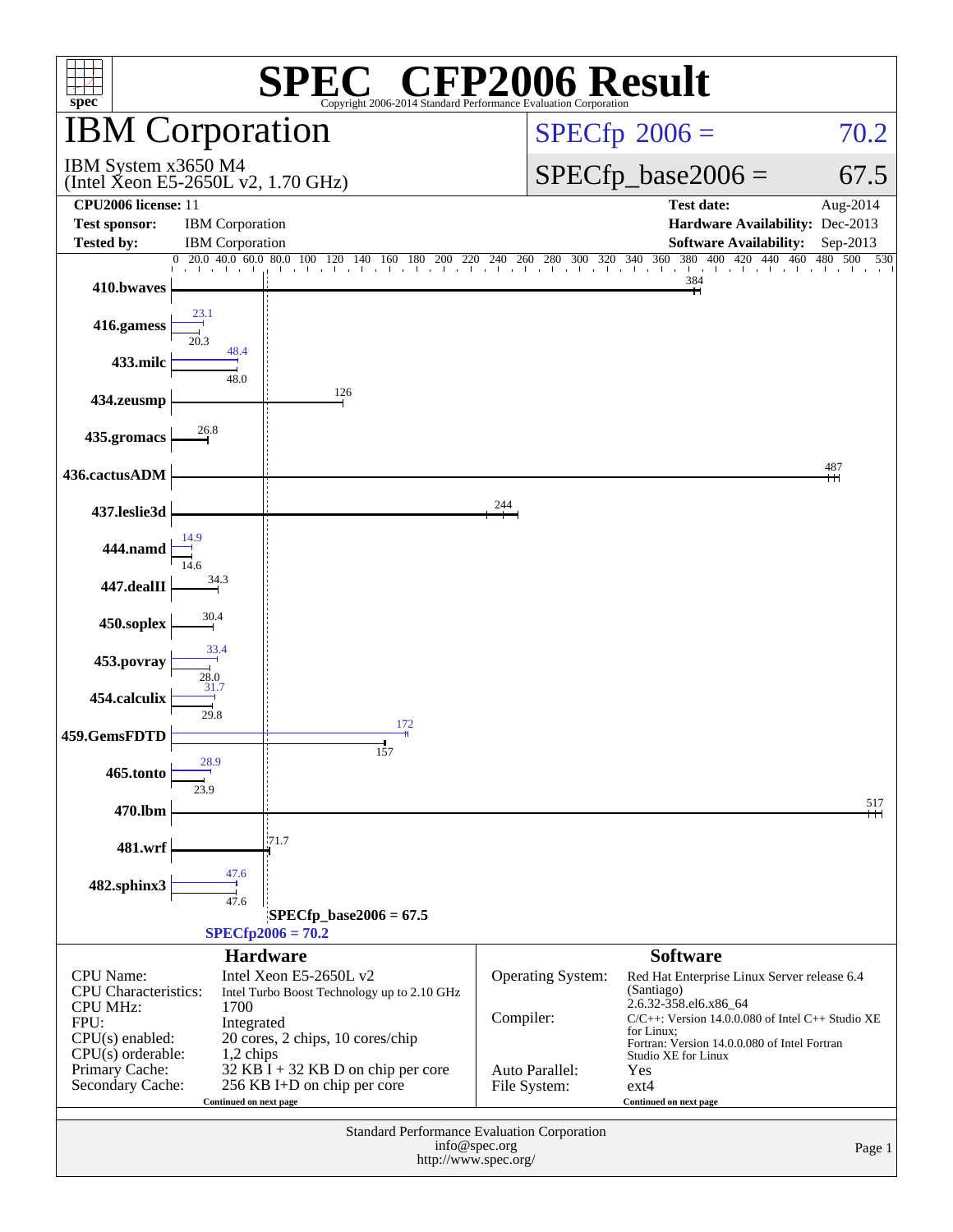

## **BM Corporation**

#### IBM System x3650 M4

(Intel Xeon E5-2650L v2, 1.70 GHz)

#### $SPECfp2006 = 70.2$  $SPECfp2006 = 70.2$

### $SPECTp\_base2006 = 67.5$

| CPU <sub>2006</sub> license: 11                                            |                                                                                                                                                                  |                                                                                    | <b>Test date:</b><br>Aug- $2014$                              |
|----------------------------------------------------------------------------|------------------------------------------------------------------------------------------------------------------------------------------------------------------|------------------------------------------------------------------------------------|---------------------------------------------------------------|
| <b>Test sponsor:</b>                                                       | <b>IBM</b> Corporation                                                                                                                                           |                                                                                    | <b>Hardware Availability:</b> Dec-2013                        |
| <b>Tested by:</b>                                                          | <b>IBM</b> Corporation                                                                                                                                           |                                                                                    | <b>Software Availability:</b><br>$Sep-2013$                   |
| L3 Cache:<br>Other Cache:<br>Memory:<br>Disk Subsystem:<br>Other Hardware: | $25 \text{ MB I+D}$ on chip per chip<br><b>None</b><br>256 GB (16 x 16 GB 2Rx4 PC3-14900R-13, ECC,<br>running at 1600 MHz)<br>1 x 400 GB SAS SSD, RAID 0<br>None | <b>System State:</b><br><b>Base Pointers:</b><br>Peak Pointers:<br>Other Software: | Run level 3 (multi-user)<br>$64$ -bit<br>$32/64$ -bit<br>None |

|                  |                                        |              |                |                                     | <b>Results Table</b> |                          |                |              |                        |              |                |              |
|------------------|----------------------------------------|--------------|----------------|-------------------------------------|----------------------|--------------------------|----------------|--------------|------------------------|--------------|----------------|--------------|
|                  | <b>Base</b>                            |              |                |                                     |                      |                          | <b>Peak</b>    |              |                        |              |                |              |
| <b>Benchmark</b> | <b>Seconds</b>                         | <b>Ratio</b> | <b>Seconds</b> | Ratio                               | <b>Seconds</b>       | Ratio                    | <b>Seconds</b> | <b>Ratio</b> | <b>Seconds</b>         | <b>Ratio</b> | <b>Seconds</b> | <b>Ratio</b> |
| 410.bwayes       | 35.4                                   | 383          | 35.0           | 388                                 | 35.3                 | 384                      | 35.4           | 383          | 35.0                   | 388          | 35.3           | <u>384</u>   |
| $416$ .gamess    | 966                                    | 20.3         | 965            | 20.3                                | 966                  | 20.3                     | 846            | 23.1         | 848                    | 23.1         | 847            | <u>23.1</u>  |
| $433$ .milc      | 191                                    | 48.1         | 191            | 48.0                                | 191                  | 48.0                     | 189            | 48.5         | 190                    | 48.4         | <b>190</b>     | 48.4         |
| 434.zeusmp       | 72.4                                   | 126          | 72.2           | 126                                 | 72.1                 | 126                      | 72.4           | 126          | 72.2                   | <u>126</u>   | 72.1           | 126          |
| 435.gromacs      | 274                                    | 26.1         | 267            | 26.8                                | 266                  | 26.8                     | 274            | 26.1         | 267                    | 26.8         | 266            | 26.8         |
| 436.cactusADM    | 24.6                                   | 487          | 24.4           | 490                                 | 24.8                 | 482                      | 24.6           | 487          | 24.4                   | 490          | 24.8           | 482          |
| 437.leslie3d     | 40.6                                   | 232          | 36.9           | 255                                 | 38.5                 | 244                      | 40.6           | 232          | 36.9                   | 255          | 38.5           | 244          |
| 444.namd         | 549                                    | 14.6         | 549            | 14.6                                | 549                  | 14.6                     | 538            | 14.9         | 538                    | 14.9         | 538            | 14.9         |
| 447.dealII       | 333                                    | 34.3         | 333            | 34.3                                | 334                  | 34.3                     | 333            | 34.3         | 333                    | 34.3         | 334            | 34.3         |
| $450$ .soplex    | 277                                    | 30.2         | 274            | 30.4                                | 274                  | 30.4                     | 277            | 30.2         | 274                    | 30.4         | 274            | <u>30.4</u>  |
| 453.povray       | 190                                    | 28.0         | 190            | 28.0                                | 189                  | 28.2                     | 158            | 33.7         | 159                    | 33.4         | 160            | 33.3         |
| 454.calculix     | 277                                    | 29.8         | 278            | 29.7                                | 277                  | 29.8                     | 261            | 31.7         | 261                    | 31.6         | 261            | 31.7         |
| 459.GemsFDTD     | 67.9                                   | 156          | 67.3           | 158                                 | 67.7                 | 157                      | 61.9           | <u>172</u>   | 61.9                   | 171          | 61.2           | 173          |
| $465$ .tonto     | 414                                    | 23.8         | 411            | 23.9                                | 411                  | 23.9                     | 341            | 28.9         | 341                    | 28.8         | <u>341</u>     | 28.9         |
| 470.1bm          | 26.6                                   | 517          | 26.3           | 522                                 | 26.8                 | 512                      | 26.6           | 517          | 26.3                   | 522          | 26.8           | 512          |
| 481.wrf          | 157                                    | 71.3         | 156            | 71.8                                | 156                  | 71.7                     | 157            | 71.3         | 156                    | 71.8         | <b>156</b>     | 71.7         |
| 482.sphinx3      | 409                                    | 47.6         | 409            | 47.6                                | 409                  | 47.6                     | 411            | 47.4         | 410                    | 47.6         | 408            | 47.7         |
|                  | $\mathbf{D}$ $\mathbf{D}$ $\mathbf{D}$ | 1.11.1       | $\sim 1$ .     | $2.32 \pm 1.32$ and $1.32 \pm 1.32$ |                      | $\mathbf{D}$ $\cdot$ 1.1 |                |              | $\mathbf{1}^{\bullet}$ |              |                |              |

#### Results appear in the [order in which they were run.](http://www.spec.org/auto/cpu2006/Docs/result-fields.html#RunOrder) Bold underlined text [indicates a median measurement.](http://www.spec.org/auto/cpu2006/Docs/result-fields.html#Median)

#### **[Operating System Notes](http://www.spec.org/auto/cpu2006/Docs/result-fields.html#OperatingSystemNotes)**

 Stack size set to unlimited using "ulimit -s unlimited" Zone reclaim mode enabled with: echo 1 > /proc/sys/vm/zone\_reclaim\_mode Intel Idle Driver disabled with the following Linux kernel parameter in /etc/grub.conf: intel\_idle.max\_cstate=0

#### **[Platform Notes](http://www.spec.org/auto/cpu2006/Docs/result-fields.html#PlatformNotes)**

 BIOS setting: Operating Mode set to Maximum Performance Hyper-Threading set to Disable Sysinfo program /home/SPECcpu-20140116-ic14.0/config/sysinfo.rev6818 \$Rev: 6818 \$ \$Date:: 2012-07-17 #\$ e86d102572650a6e4d596a3cee98f191

Continued on next page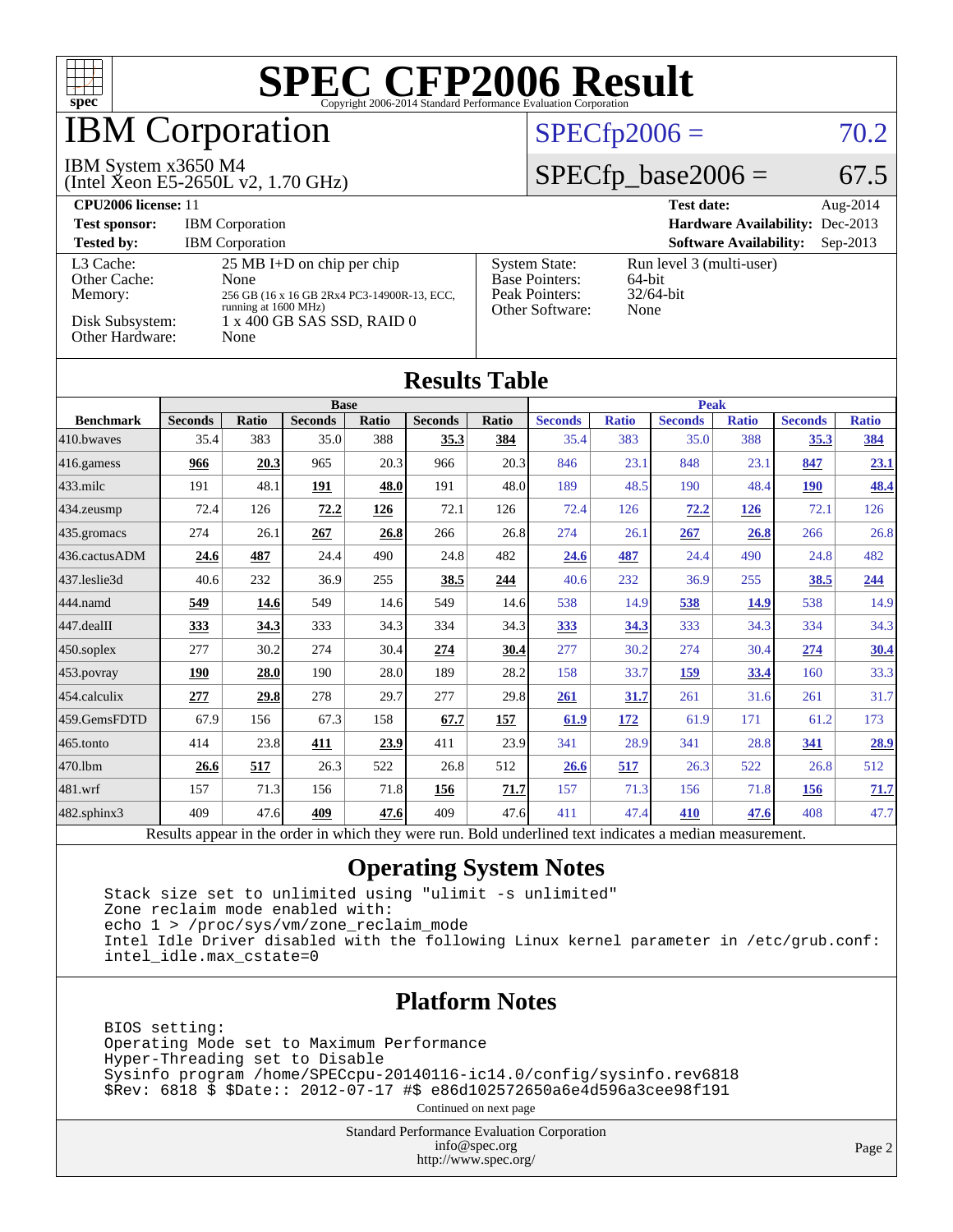

IBM Corporation

 $SPECTp2006 = 70.2$ 

(Intel Xeon E5-2650L v2, 1.70 GHz) IBM System x3650 M4

 $SPECTp\_base2006 = 67.5$ 

**[Test sponsor:](http://www.spec.org/auto/cpu2006/Docs/result-fields.html#Testsponsor)** IBM Corporation **[Hardware Availability:](http://www.spec.org/auto/cpu2006/Docs/result-fields.html#HardwareAvailability)** Dec-2013

**[CPU2006 license:](http://www.spec.org/auto/cpu2006/Docs/result-fields.html#CPU2006license)** 11 **[Test date:](http://www.spec.org/auto/cpu2006/Docs/result-fields.html#Testdate)** Aug-2014 **[Tested by:](http://www.spec.org/auto/cpu2006/Docs/result-fields.html#Testedby)** IBM Corporation **[Software Availability:](http://www.spec.org/auto/cpu2006/Docs/result-fields.html#SoftwareAvailability)** Sep-2013

#### **[Platform Notes \(Continued\)](http://www.spec.org/auto/cpu2006/Docs/result-fields.html#PlatformNotes)**

 running on x3650M4 Fri Aug 8 06:09:57 2014 This section contains SUT (System Under Test) info as seen by some common utilities. To remove or add to this section, see: <http://www.spec.org/cpu2006/Docs/config.html#sysinfo> From /proc/cpuinfo model name : Intel(R) Xeon(R) CPU E5-2650L v2 @ 1.70GHz 2 "physical id"s (chips) 20 "processors" cores, siblings (Caution: counting these is hw and system dependent. The following excerpts from /proc/cpuinfo might not be reliable. Use with caution.) cpu cores : 10 siblings : 10 physical 0: cores 0 1 2 3 4 8 9 10 11 12 physical 1: cores 0 1 2 3 4 8 9 10 11 12 cache size : 25600 KB From /proc/meminfo MemTotal: 264342100 kB HugePages\_Total: 0<br>Hugepagesize: 2048 kB Hugepagesize: /usr/bin/lsb\_release -d Red Hat Enterprise Linux Server release 6.4 (Santiago) From /etc/\*release\* /etc/\*version\* redhat-release: Red Hat Enterprise Linux Server release 6.4 (Santiago) system-release: Red Hat Enterprise Linux Server release 6.4 (Santiago) system-release-cpe: cpe:/o:redhat:enterprise\_linux:6server:ga:server uname -a: Linux x3650M4 2.6.32-358.18.1.el6.x86\_64 #1 SMP Fri Aug 2 17:04:38 EDT 2013 x86\_64 x86\_64 x86\_64 GNU/Linux run-level 3 Aug 7 21:22 SPEC is set to: /home/SPECcpu-20140116-ic14.0 Filesystem Type Size Used Avail Use% Mounted on /dev/mapper/vg\_x3650m4-lv\_home ext4 313G 116G 182G 39% /home Additional information from dmidecode: BIOS IBM -[VVE135VUS-1.60]- 12/05/2013 Memory: 8x Not Specified Not Specified 16x Samsung M393B2G70QH0-CMA 16 GB 1600 MHz 2 rank (End of data from sysinfo program)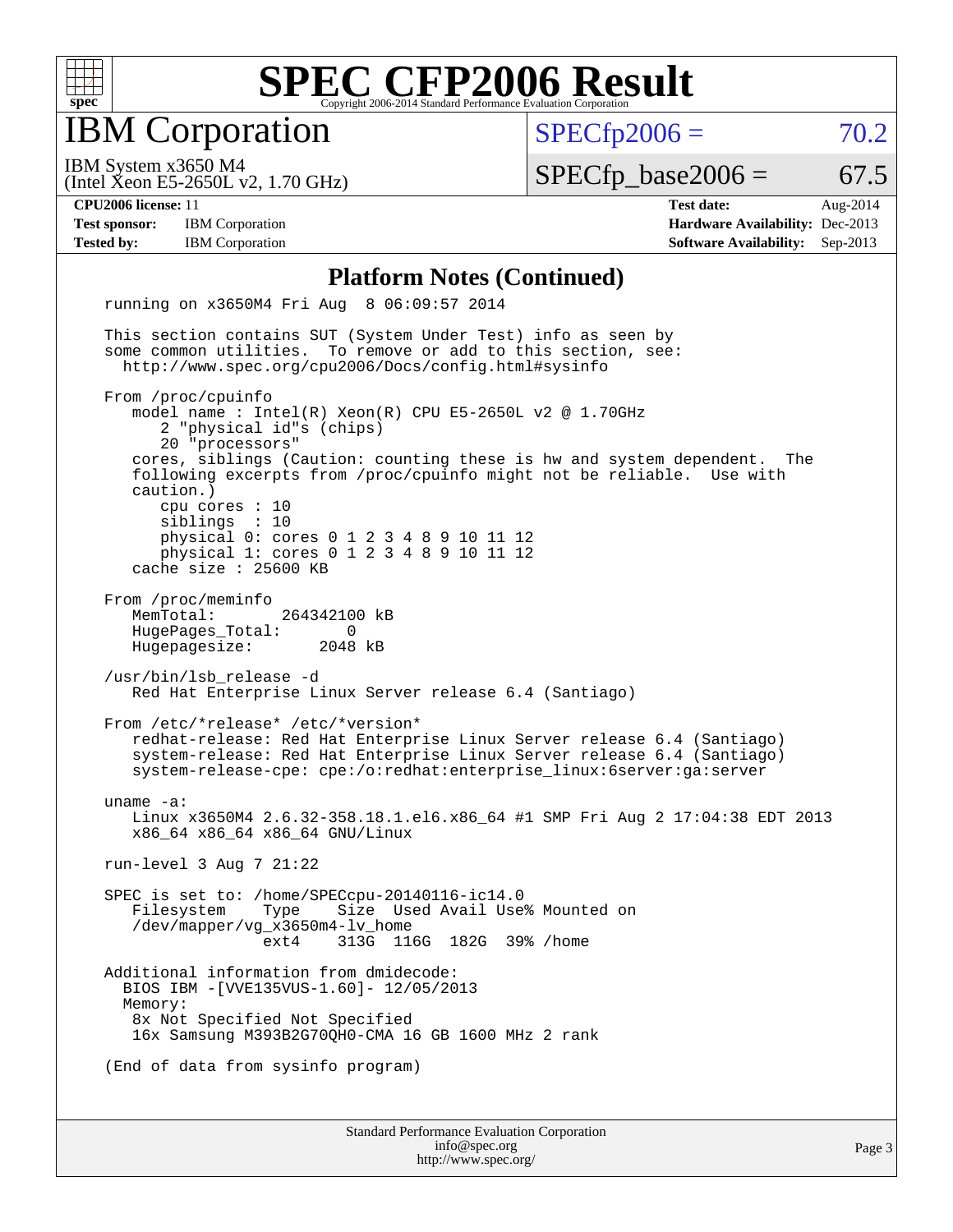

IBM Corporation

 $SPECTp2006 = 70.2$ 

(Intel Xeon E5-2650L v2, 1.70 GHz) IBM System x3650 M4

 $SPECTp\_base2006 = 67.5$ 

**[Test sponsor:](http://www.spec.org/auto/cpu2006/Docs/result-fields.html#Testsponsor)** IBM Corporation **[Hardware Availability:](http://www.spec.org/auto/cpu2006/Docs/result-fields.html#HardwareAvailability)** Dec-2013

**[CPU2006 license:](http://www.spec.org/auto/cpu2006/Docs/result-fields.html#CPU2006license)** 11 **[Test date:](http://www.spec.org/auto/cpu2006/Docs/result-fields.html#Testdate)** Aug-2014 **[Tested by:](http://www.spec.org/auto/cpu2006/Docs/result-fields.html#Testedby)** IBM Corporation **[Software Availability:](http://www.spec.org/auto/cpu2006/Docs/result-fields.html#SoftwareAvailability)** Sep-2013

#### **[General Notes](http://www.spec.org/auto/cpu2006/Docs/result-fields.html#GeneralNotes)**

Environment variables set by runspec before the start of the run: KMP AFFINITY = "granularity=fine, compact,  $0,1$ " LD\_LIBRARY\_PATH = "/home/SPECcpu-20140116-ic14.0/libs/32:/home/SPECcpu-20140116-ic14.0/libs/64:/home/SPECcpu-20140116-ic14.0/sh" OMP\_NUM\_THREADS = "20"

 Binaries compiled on a system with 1x Core i7-860 CPU + 8GB memory using RedHat EL 6.4 Transparent Huge Pages enabled with: echo always > /sys/kernel/mm/redhat\_transparent\_hugepage/enabled runspec command invoked through numactl i.e.: numactl --interleave=all runspec <etc>

#### **[Base Compiler Invocation](http://www.spec.org/auto/cpu2006/Docs/result-fields.html#BaseCompilerInvocation)**

[C benchmarks](http://www.spec.org/auto/cpu2006/Docs/result-fields.html#Cbenchmarks):  $\text{icc}$   $-\text{m64}$ 

[C++ benchmarks:](http://www.spec.org/auto/cpu2006/Docs/result-fields.html#CXXbenchmarks) [icpc -m64](http://www.spec.org/cpu2006/results/res2014q3/cpu2006-20140811-30862.flags.html#user_CXXbase_intel_icpc_64bit_bedb90c1146cab66620883ef4f41a67e)

[Fortran benchmarks](http://www.spec.org/auto/cpu2006/Docs/result-fields.html#Fortranbenchmarks): [ifort -m64](http://www.spec.org/cpu2006/results/res2014q3/cpu2006-20140811-30862.flags.html#user_FCbase_intel_ifort_64bit_ee9d0fb25645d0210d97eb0527dcc06e)

[Benchmarks using both Fortran and C](http://www.spec.org/auto/cpu2006/Docs/result-fields.html#BenchmarksusingbothFortranandC): [icc -m64](http://www.spec.org/cpu2006/results/res2014q3/cpu2006-20140811-30862.flags.html#user_CC_FCbase_intel_icc_64bit_0b7121f5ab7cfabee23d88897260401c) [ifort -m64](http://www.spec.org/cpu2006/results/res2014q3/cpu2006-20140811-30862.flags.html#user_CC_FCbase_intel_ifort_64bit_ee9d0fb25645d0210d97eb0527dcc06e)

### **[Base Portability Flags](http://www.spec.org/auto/cpu2006/Docs/result-fields.html#BasePortabilityFlags)**

| 410.bwaves: -DSPEC CPU LP64                 |                                                                |
|---------------------------------------------|----------------------------------------------------------------|
| 416.gamess: -DSPEC_CPU_LP64                 |                                                                |
| 433.milc: -DSPEC CPU LP64                   |                                                                |
| 434.zeusmp: - DSPEC_CPU_LP64                |                                                                |
| 435.gromacs: -DSPEC_CPU_LP64 -nofor_main    |                                                                |
| 436.cactusADM: -DSPEC CPU LP64 -nofor main  |                                                                |
| 437.leslie3d: -DSPEC CPU LP64               |                                                                |
| 444.namd: -DSPEC CPU LP64                   |                                                                |
| 447.dealII: -DSPEC_CPU LP64                 |                                                                |
| 450.soplex: -DSPEC_CPU_LP64                 |                                                                |
| 453.povray: -DSPEC_CPU_LP64                 |                                                                |
| 454.calculix: - DSPEC CPU LP64 - nofor main |                                                                |
| 459.GemsFDTD: -DSPEC CPU LP64               |                                                                |
| 465.tonto: -DSPEC CPU LP64                  |                                                                |
| 470.1bm: - DSPEC CPU LP64                   |                                                                |
|                                             | 481.wrf: -DSPEC CPU_LP64 -DSPEC_CPU_CASE_FLAG -DSPEC_CPU_LINUX |
| 482.sphinx3: -DSPEC CPU LP64                |                                                                |
|                                             |                                                                |

| <b>Standard Performance Evaluation Corporation</b> |
|----------------------------------------------------|
| info@spec.org                                      |
| http://www.spec.org/                               |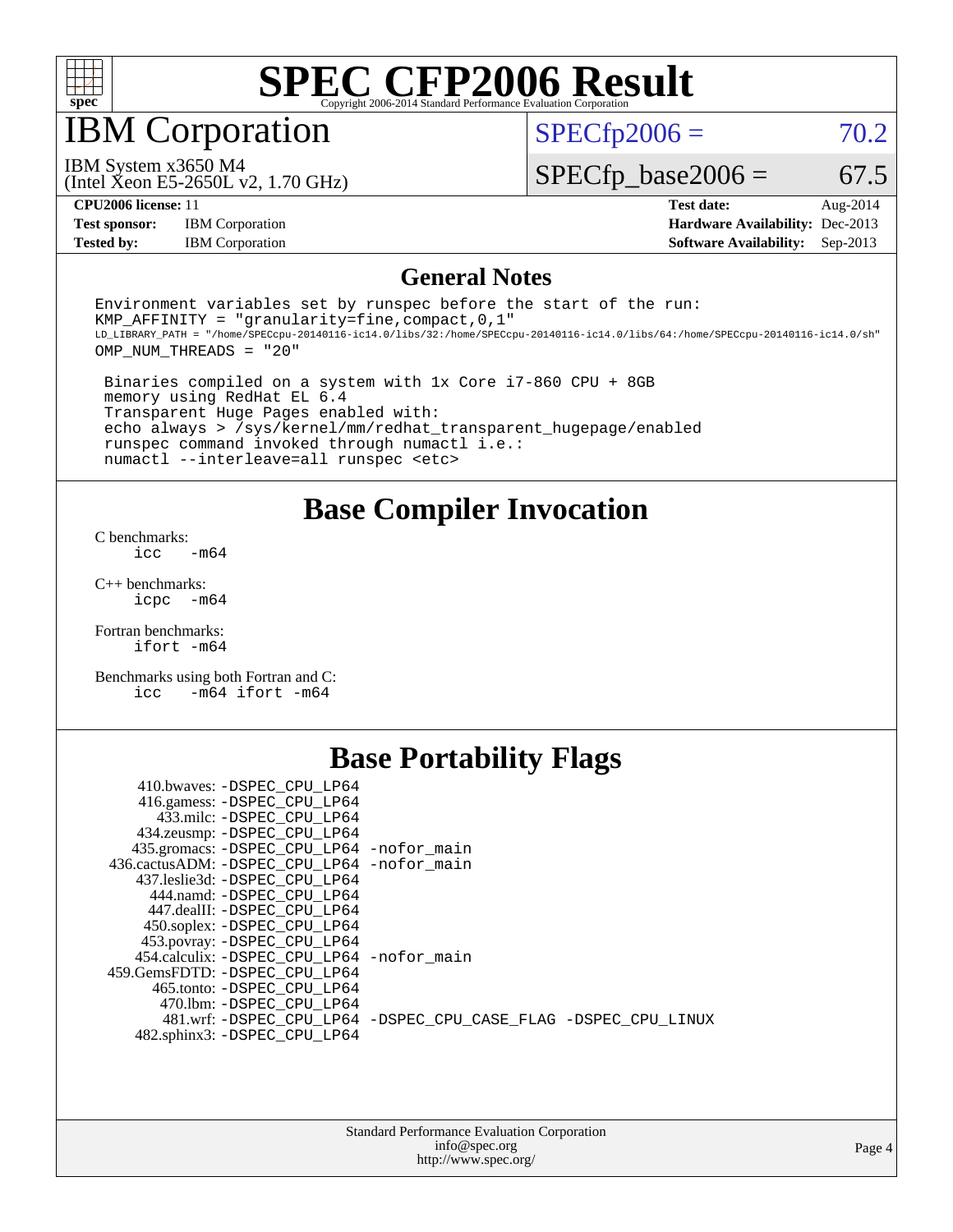

IBM Corporation

 $SPECfp2006 = 70.2$  $SPECfp2006 = 70.2$ 

(Intel Xeon E5-2650L v2, 1.70 GHz) IBM System x3650 M4

 $SPECTp\_base2006 = 67.5$ 

**[Test sponsor:](http://www.spec.org/auto/cpu2006/Docs/result-fields.html#Testsponsor)** IBM Corporation **[Hardware Availability:](http://www.spec.org/auto/cpu2006/Docs/result-fields.html#HardwareAvailability)** Dec-2013

**[CPU2006 license:](http://www.spec.org/auto/cpu2006/Docs/result-fields.html#CPU2006license)** 11 **[Test date:](http://www.spec.org/auto/cpu2006/Docs/result-fields.html#Testdate)** Aug-2014 **[Tested by:](http://www.spec.org/auto/cpu2006/Docs/result-fields.html#Testedby)** IBM Corporation **[Software Availability:](http://www.spec.org/auto/cpu2006/Docs/result-fields.html#SoftwareAvailability)** Sep-2013

#### **[Base Optimization Flags](http://www.spec.org/auto/cpu2006/Docs/result-fields.html#BaseOptimizationFlags)**

[C benchmarks](http://www.spec.org/auto/cpu2006/Docs/result-fields.html#Cbenchmarks): [-xAVX](http://www.spec.org/cpu2006/results/res2014q3/cpu2006-20140811-30862.flags.html#user_CCbase_f-xAVX) [-ipo](http://www.spec.org/cpu2006/results/res2014q3/cpu2006-20140811-30862.flags.html#user_CCbase_f-ipo) [-O3](http://www.spec.org/cpu2006/results/res2014q3/cpu2006-20140811-30862.flags.html#user_CCbase_f-O3) [-no-prec-div](http://www.spec.org/cpu2006/results/res2014q3/cpu2006-20140811-30862.flags.html#user_CCbase_f-no-prec-div) [-parallel](http://www.spec.org/cpu2006/results/res2014q3/cpu2006-20140811-30862.flags.html#user_CCbase_f-parallel) [-opt-prefetch](http://www.spec.org/cpu2006/results/res2014q3/cpu2006-20140811-30862.flags.html#user_CCbase_f-opt-prefetch) [-ansi-alias](http://www.spec.org/cpu2006/results/res2014q3/cpu2006-20140811-30862.flags.html#user_CCbase_f-ansi-alias) [C++ benchmarks:](http://www.spec.org/auto/cpu2006/Docs/result-fields.html#CXXbenchmarks)

[-xAVX](http://www.spec.org/cpu2006/results/res2014q3/cpu2006-20140811-30862.flags.html#user_CXXbase_f-xAVX) [-ipo](http://www.spec.org/cpu2006/results/res2014q3/cpu2006-20140811-30862.flags.html#user_CXXbase_f-ipo) [-O3](http://www.spec.org/cpu2006/results/res2014q3/cpu2006-20140811-30862.flags.html#user_CXXbase_f-O3) [-no-prec-div](http://www.spec.org/cpu2006/results/res2014q3/cpu2006-20140811-30862.flags.html#user_CXXbase_f-no-prec-div) [-opt-prefetch](http://www.spec.org/cpu2006/results/res2014q3/cpu2006-20140811-30862.flags.html#user_CXXbase_f-opt-prefetch) [-ansi-alias](http://www.spec.org/cpu2006/results/res2014q3/cpu2006-20140811-30862.flags.html#user_CXXbase_f-ansi-alias)

[Fortran benchmarks](http://www.spec.org/auto/cpu2006/Docs/result-fields.html#Fortranbenchmarks): [-xAVX](http://www.spec.org/cpu2006/results/res2014q3/cpu2006-20140811-30862.flags.html#user_FCbase_f-xAVX) [-ipo](http://www.spec.org/cpu2006/results/res2014q3/cpu2006-20140811-30862.flags.html#user_FCbase_f-ipo) [-O3](http://www.spec.org/cpu2006/results/res2014q3/cpu2006-20140811-30862.flags.html#user_FCbase_f-O3) [-no-prec-div](http://www.spec.org/cpu2006/results/res2014q3/cpu2006-20140811-30862.flags.html#user_FCbase_f-no-prec-div) [-parallel](http://www.spec.org/cpu2006/results/res2014q3/cpu2006-20140811-30862.flags.html#user_FCbase_f-parallel) [-opt-prefetch](http://www.spec.org/cpu2006/results/res2014q3/cpu2006-20140811-30862.flags.html#user_FCbase_f-opt-prefetch)

[Benchmarks using both Fortran and C](http://www.spec.org/auto/cpu2006/Docs/result-fields.html#BenchmarksusingbothFortranandC): [-xAVX](http://www.spec.org/cpu2006/results/res2014q3/cpu2006-20140811-30862.flags.html#user_CC_FCbase_f-xAVX) [-ipo](http://www.spec.org/cpu2006/results/res2014q3/cpu2006-20140811-30862.flags.html#user_CC_FCbase_f-ipo) [-O3](http://www.spec.org/cpu2006/results/res2014q3/cpu2006-20140811-30862.flags.html#user_CC_FCbase_f-O3) [-no-prec-div](http://www.spec.org/cpu2006/results/res2014q3/cpu2006-20140811-30862.flags.html#user_CC_FCbase_f-no-prec-div) [-parallel](http://www.spec.org/cpu2006/results/res2014q3/cpu2006-20140811-30862.flags.html#user_CC_FCbase_f-parallel) [-opt-prefetch](http://www.spec.org/cpu2006/results/res2014q3/cpu2006-20140811-30862.flags.html#user_CC_FCbase_f-opt-prefetch) [-ansi-alias](http://www.spec.org/cpu2006/results/res2014q3/cpu2006-20140811-30862.flags.html#user_CC_FCbase_f-ansi-alias)

### **[Peak Compiler Invocation](http://www.spec.org/auto/cpu2006/Docs/result-fields.html#PeakCompilerInvocation)**

[C benchmarks](http://www.spec.org/auto/cpu2006/Docs/result-fields.html#Cbenchmarks):  $\text{icc}$   $-\text{m64}$ 

[C++ benchmarks:](http://www.spec.org/auto/cpu2006/Docs/result-fields.html#CXXbenchmarks) [icpc -m64](http://www.spec.org/cpu2006/results/res2014q3/cpu2006-20140811-30862.flags.html#user_CXXpeak_intel_icpc_64bit_bedb90c1146cab66620883ef4f41a67e)

[Fortran benchmarks](http://www.spec.org/auto/cpu2006/Docs/result-fields.html#Fortranbenchmarks): [ifort -m64](http://www.spec.org/cpu2006/results/res2014q3/cpu2006-20140811-30862.flags.html#user_FCpeak_intel_ifort_64bit_ee9d0fb25645d0210d97eb0527dcc06e)

[Benchmarks using both Fortran and C](http://www.spec.org/auto/cpu2006/Docs/result-fields.html#BenchmarksusingbothFortranandC): [icc -m64](http://www.spec.org/cpu2006/results/res2014q3/cpu2006-20140811-30862.flags.html#user_CC_FCpeak_intel_icc_64bit_0b7121f5ab7cfabee23d88897260401c) [ifort -m64](http://www.spec.org/cpu2006/results/res2014q3/cpu2006-20140811-30862.flags.html#user_CC_FCpeak_intel_ifort_64bit_ee9d0fb25645d0210d97eb0527dcc06e)

### **[Peak Portability Flags](http://www.spec.org/auto/cpu2006/Docs/result-fields.html#PeakPortabilityFlags)**

Same as Base Portability Flags

### **[Peak Optimization Flags](http://www.spec.org/auto/cpu2006/Docs/result-fields.html#PeakOptimizationFlags)**

[C benchmarks](http://www.spec.org/auto/cpu2006/Docs/result-fields.html#Cbenchmarks):

 433.milc: [-xAVX](http://www.spec.org/cpu2006/results/res2014q3/cpu2006-20140811-30862.flags.html#user_peakPASS2_CFLAGSPASS2_LDFLAGS433_milc_f-xAVX)(pass 2) [-prof-gen](http://www.spec.org/cpu2006/results/res2014q3/cpu2006-20140811-30862.flags.html#user_peakPASS1_CFLAGSPASS1_LDFLAGS433_milc_prof_gen_e43856698f6ca7b7e442dfd80e94a8fc)(pass 1) [-ipo](http://www.spec.org/cpu2006/results/res2014q3/cpu2006-20140811-30862.flags.html#user_peakPASS2_CFLAGSPASS2_LDFLAGS433_milc_f-ipo)(pass 2) [-O3](http://www.spec.org/cpu2006/results/res2014q3/cpu2006-20140811-30862.flags.html#user_peakPASS2_CFLAGSPASS2_LDFLAGS433_milc_f-O3)(pass 2) [-no-prec-div](http://www.spec.org/cpu2006/results/res2014q3/cpu2006-20140811-30862.flags.html#user_peakPASS2_CFLAGSPASS2_LDFLAGS433_milc_f-no-prec-div)(pass 2) [-prof-use](http://www.spec.org/cpu2006/results/res2014q3/cpu2006-20140811-30862.flags.html#user_peakPASS2_CFLAGSPASS2_LDFLAGS433_milc_prof_use_bccf7792157ff70d64e32fe3e1250b55)(pass 2) [-auto-ilp32](http://www.spec.org/cpu2006/results/res2014q3/cpu2006-20140811-30862.flags.html#user_peakCOPTIMIZE433_milc_f-auto-ilp32) [-ansi-alias](http://www.spec.org/cpu2006/results/res2014q3/cpu2006-20140811-30862.flags.html#user_peakCOPTIMIZE433_milc_f-ansi-alias)

 $470$ .lbm: basepeak = yes

```
 482.sphinx3: -xAVX -ipo -O3 -no-prec-div -unroll2 -ansi-alias
         -parallel
```
Continued on next page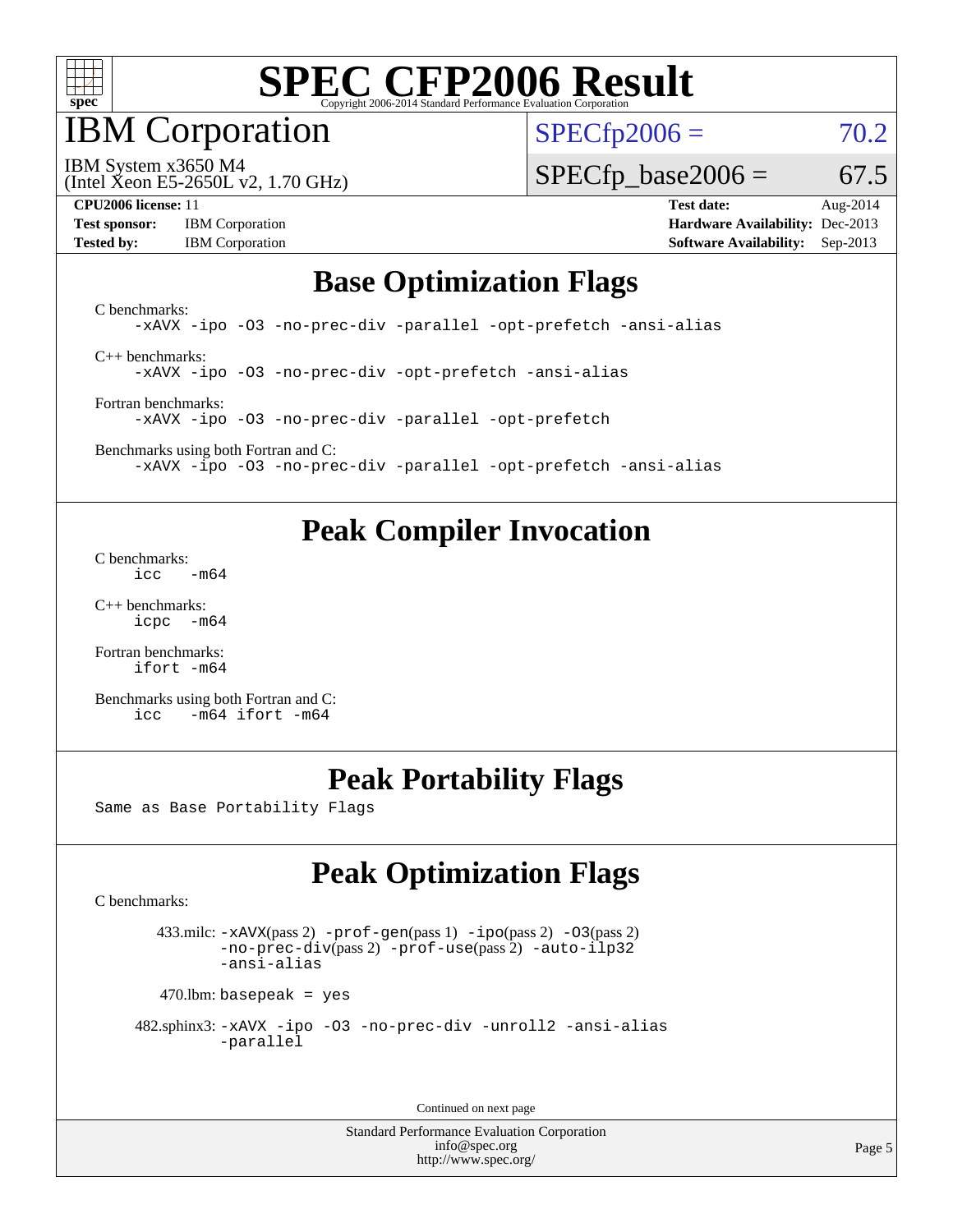

IBM Corporation

 $SPECfp2006 = 70.2$  $SPECfp2006 = 70.2$ 

(Intel Xeon E5-2650L v2, 1.70 GHz) IBM System x3650 M4

 $SPECTp\_base2006 = 67.5$ 

**[Test sponsor:](http://www.spec.org/auto/cpu2006/Docs/result-fields.html#Testsponsor)** IBM Corporation **[Hardware Availability:](http://www.spec.org/auto/cpu2006/Docs/result-fields.html#HardwareAvailability)** Dec-2013 **[Tested by:](http://www.spec.org/auto/cpu2006/Docs/result-fields.html#Testedby)** IBM Corporation **[Software Availability:](http://www.spec.org/auto/cpu2006/Docs/result-fields.html#SoftwareAvailability)** Sep-2013

**[CPU2006 license:](http://www.spec.org/auto/cpu2006/Docs/result-fields.html#CPU2006license)** 11 **[Test date:](http://www.spec.org/auto/cpu2006/Docs/result-fields.html#Testdate)** Aug-2014

## **[Peak Optimization Flags \(Continued\)](http://www.spec.org/auto/cpu2006/Docs/result-fields.html#PeakOptimizationFlags)**

```
C++ benchmarks: 
        444.namd: -xAVX(pass 2) -prof-gen(pass 1) -ipo(pass 2) -O3(pass 2)
                -no-prec-div(pass 2) -prof-use(pass 2) -fno-alias
                -auto-ilp32
       447.dealII: basepeak = yes
      450.soplex: basepeak = yes
       453.povray: -xAVX(pass 2) -prof-gen(pass 1) -ipo(pass 2) -O3(pass 2)
                -no-prec-div(pass 2) -prof-use(pass 2) -unroll4 -ansi-alias
Fortran benchmarks: 
     410.bwaves: basepeak = yes 416.gamess: -xAVX(pass 2) -prof-gen(pass 1) -ipo(pass 2) -O3(pass 2)
                -no-prec-div(pass 2) -prof-use(pass 2) -unroll2
                -inline-level=0 -scalar-rep-
      434.zeusmp: basepeak = yes
      437.leslie3d: basepeak = yes
  459.GemsFDTD: -xAVX(pass 2) -prof-gen(pass 1) -ipo(pass 2) -O3(pass 2)
                -no-prec-div(pass 2) -prof-use(pass 2) -unroll2
                -inline-level=0 -opt-prefetch -parallel
        465.tonto: -xAVX(pass 2) -prof-gen(pass 1) -ipo(pass 2) -O3(pass 2)
                -no-prec-div(pass 2) -prof-use(pass 2) -inline-calloc
                -opt-malloc-options=3-auto-unroll4
Benchmarks using both Fortran and C: 
     435.gromacs: basepeak = yes
 436.cactusADM: basepeak = yes 454.calculix: -xAVX -ipo -O3 -no-prec-div -auto-ilp32 -ansi-alias
        481.wrf: basepeak = yes
                      The flags files that were used to format this result can be browsed at
```
<http://www.spec.org/cpu2006/flags/Intel-ic14.0-official-linux64.20140128.html> <http://www.spec.org/cpu2006/flags/IBM-Platform-Flags-V1.2-IVB-B.html>

You can also download the XML flags sources by saving the following links: <http://www.spec.org/cpu2006/flags/Intel-ic14.0-official-linux64.20140128.xml> <http://www.spec.org/cpu2006/flags/IBM-Platform-Flags-V1.2-IVB-B.xml>